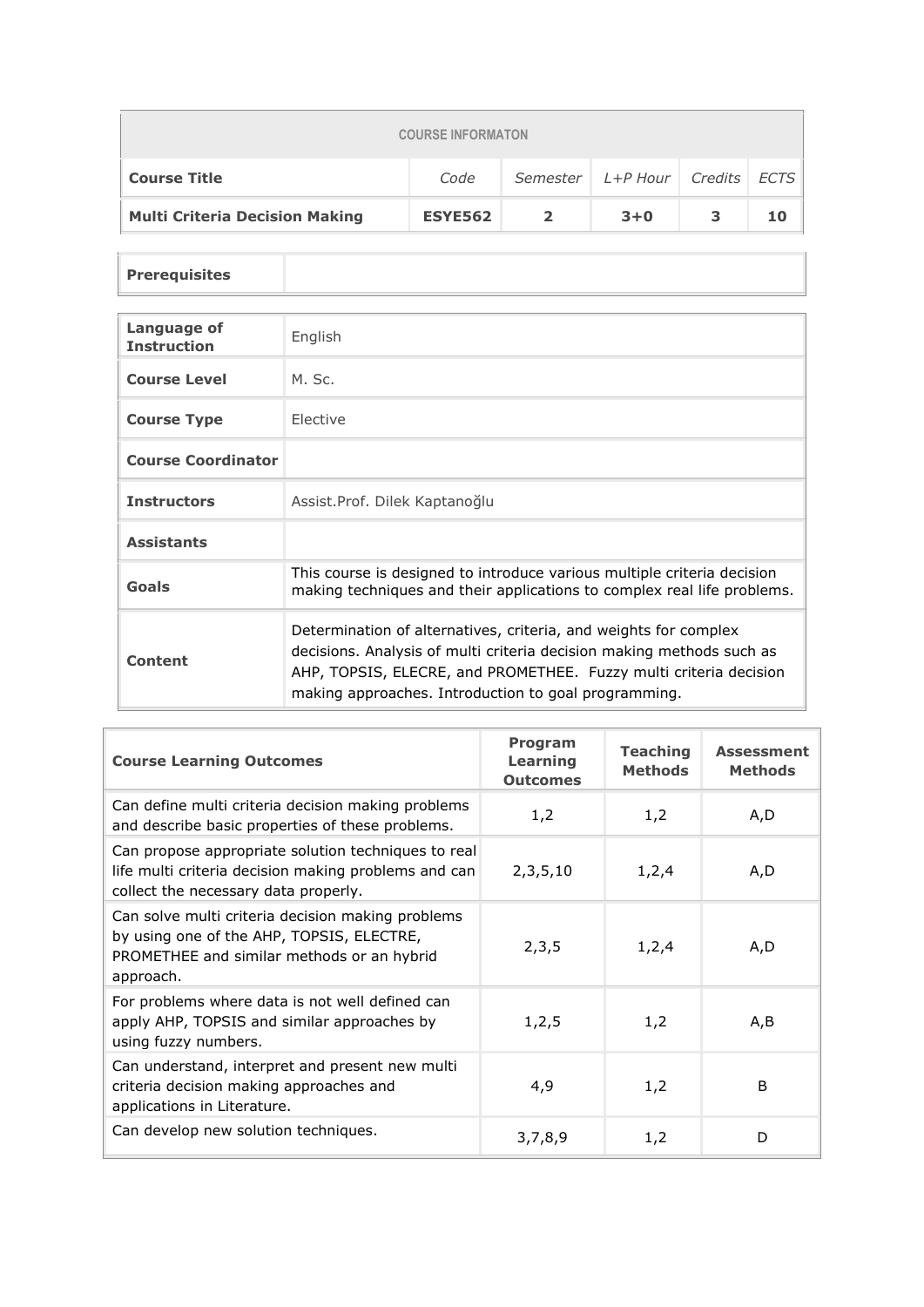| <b>Teaching</b><br><b>Methods:</b>   | 1: Lecture, 2: Paper Discussion, 3: Lab, 4: Case-Study |
|--------------------------------------|--------------------------------------------------------|
| <b>Assessment</b><br><b>Methods:</b> | A: Testing, B:Paper Summary, C: Homework, D: Project   |

| <b>COURSE CONTENT</b> |                                                |                                  |  |  |
|-----------------------|------------------------------------------------|----------------------------------|--|--|
|                       | <b>Week Topics</b>                             | <b>Study Materials</b>           |  |  |
| $\mathbf{1}$          | Introduction to multi criteria decision making | Lecture Notes<br>Textbook        |  |  |
| 2                     | Attribute generation, data, and weights        | Lecture Notes<br>Textbook        |  |  |
| 3                     | Noncompensatory Methods                        | <b>Lecture Notes</b><br>Textbook |  |  |
| 4                     | Analytic Hierarchy Process (AHP)               | Lecture Notes<br>Textbook        |  |  |
| 5                     | <b>TOPSIS &amp; ELECTRE Methods</b>            | Lecture Notes<br>Textbook        |  |  |
| 6                     | Introduction to fuzzy set theory               | Lecture Notes                    |  |  |
| 7                     | <b>Fuzzy MCDM</b>                              | Lecture Notes<br>Textbook        |  |  |
| 8                     | Fuzzy AHP applications                         | Papers                           |  |  |
| 9                     | <b>Fuzzy TOPSIS applications</b>               | Papers                           |  |  |
| 10                    | <b>Fuzzy ELECTRE applications</b>              | Papers                           |  |  |
| 11                    | PROMETHEE method and its applications          | Papers                           |  |  |
| 12                    | AHP-SWOT integration                           | Papers                           |  |  |
| 13                    | Multi attribute utility theory                 | Lecture Notes<br>Papers          |  |  |
| 14                    | Introduction to goal programming               | <b>Lecture Notes</b><br>Papers   |  |  |

| <b>RECOMMENDED SOURCES</b>  |                                                                                                                 |  |  |  |
|-----------------------------|-----------------------------------------------------------------------------------------------------------------|--|--|--|
| <b>Textbook</b>             | Multiple Attribute Decision Making: An Introduction - K. Paul<br>Yoon, Ching-Lai Hwang, SAGE Publications, 1995 |  |  |  |
| <b>Additional Resources</b> | Lecture notes, selected papers                                                                                  |  |  |  |

|                  | <b>MATERIAL SHARING</b> |
|------------------|-------------------------|
| <b>Documents</b> | Lecture Notes           |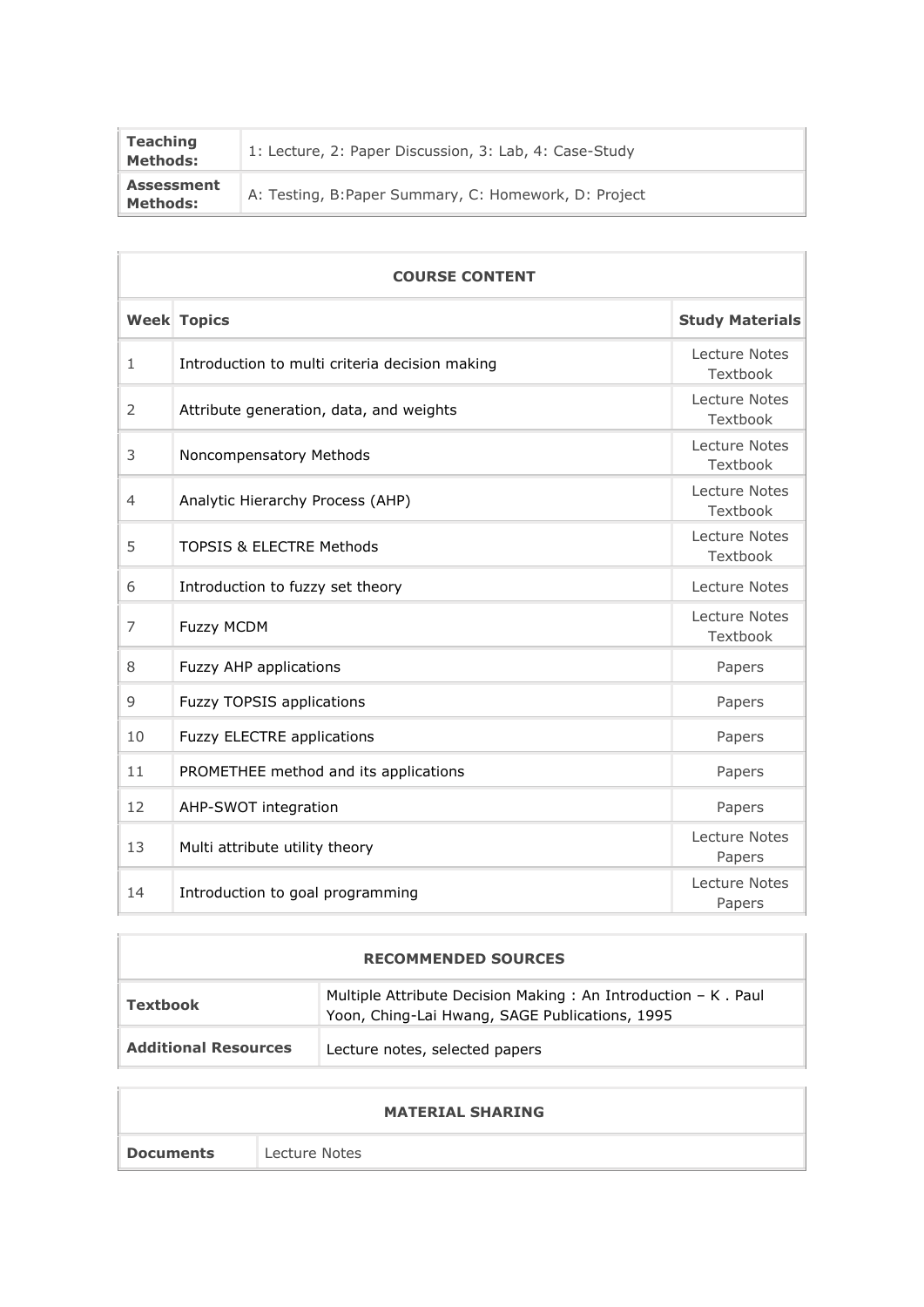| Assignments | Papers, project |
|-------------|-----------------|
| Exams       | 1 Final         |

| <b>ASSESSMENT</b>                                                   |                |                   |  |  |  |
|---------------------------------------------------------------------|----------------|-------------------|--|--|--|
| <b>IN-TERM STUDIES</b>                                              | <b>NUMBER</b>  | <b>PERCENTAGE</b> |  |  |  |
| <b>Paper Presentations</b>                                          | $\overline{2}$ | 30                |  |  |  |
| Term Project                                                        |                | 70                |  |  |  |
| <b>Total</b>                                                        |                | 100               |  |  |  |
| <b>CONTRIBUTION OF FINAL EXAMINATION TO OVERALL</b><br><b>GRADE</b> |                | 30                |  |  |  |
| <b>CONTRIBUTION OF IN-TERM STUDIES TO OVERALL</b><br><b>GRADE</b>   |                | 70                |  |  |  |
| <b>Total</b>                                                        |                | 100               |  |  |  |

**COURSE CATEGORY Expertise/Field Courses** 

|                | <b>COURSE'S CONTRIBUTION TO PROGRAM</b>                                                                                                                                                                              |              |  |  |       |   |
|----------------|----------------------------------------------------------------------------------------------------------------------------------------------------------------------------------------------------------------------|--------------|--|--|-------|---|
|                | No Program Learning Outcomes                                                                                                                                                                                         | Contribution |  |  |       |   |
|                |                                                                                                                                                                                                                      |              |  |  | 12345 |   |
| $\mathbf{1}$   | Ability to reach knowledge in breadth and depth through scientific research in<br>Systems Engineering field; to have extensive knowledge about current<br>techniques and procedures together with their constraints. |              |  |  | X     |   |
| $\overline{2}$ | Ability to complement and apply knowledge by scientific methods utilizing<br>limited or missing data; to use knowledge in different disciplines effectively<br>by blending them.                                     |              |  |  |       | X |
| 3              | Ability to formulate Systems Engineering problems; to develop novel and<br>original ideas and procedures for their solutions and to use innovative<br>procedures in solutions.                                       |              |  |  | X     |   |
| 4              | Awareness of new and developing applications in Systems Engineering;<br>ability to investigate and learn these applications when required.                                                                           |              |  |  | X     |   |
| 5              | Ability to design and apply analytical, and modeling and experimental based<br>research; to solve and interpret complex situations encountered in this<br>process.                                                   |              |  |  |       | X |
| 6              | Ability to lead multi-disciplinary teams; to develop solution approaches in<br>complicated situations and to take responsibility.                                                                                    |              |  |  |       |   |